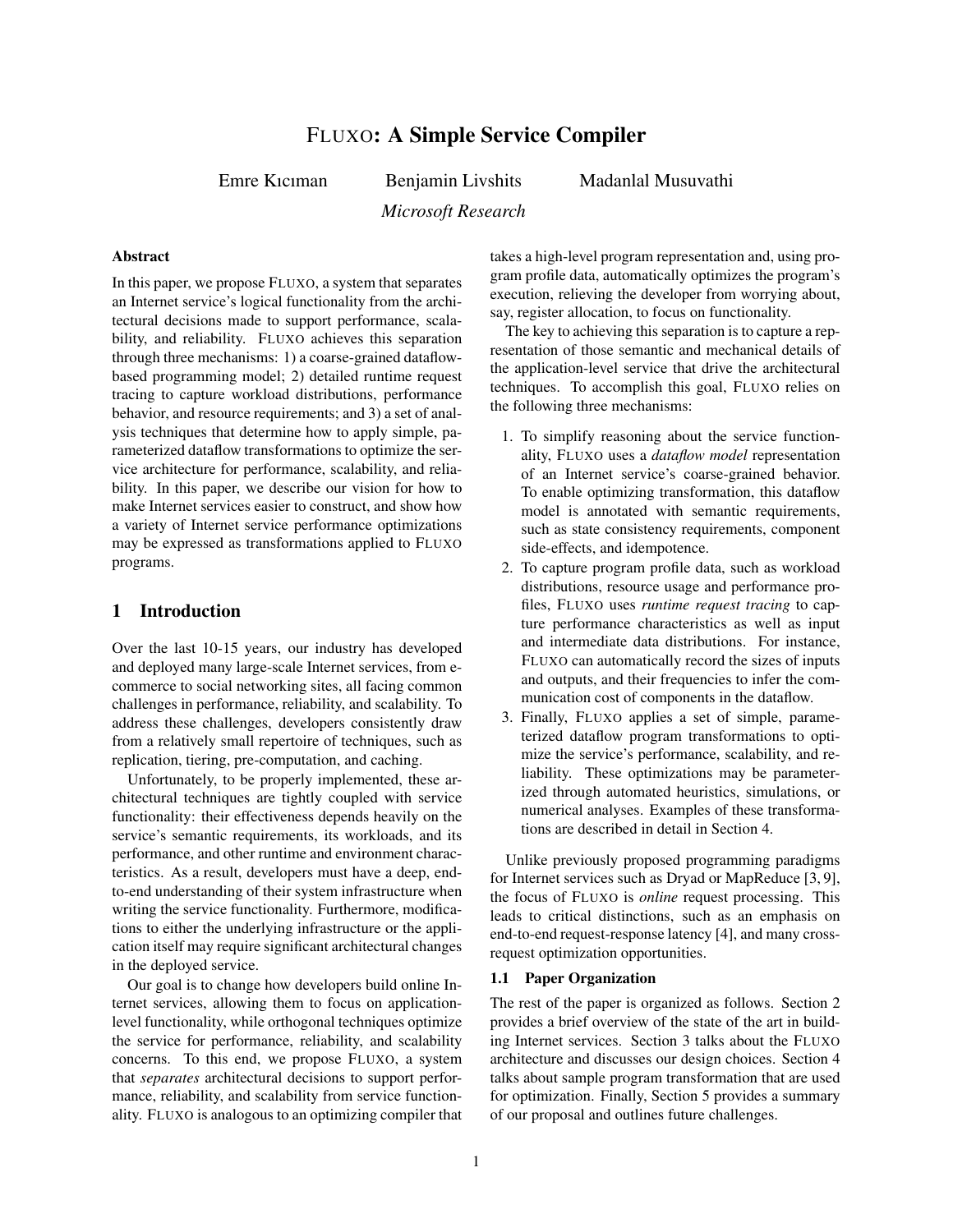### 2 Background and Motivation

Our motivation for FLUXO came first from an internal survey we conducted of large-scale services at Microsoft. While the provenance of these systems varies greatly having been built by different groups within Microsoft over more than a decade, or even being brought into Microsoft via acquisitions—we found that all of these systems re-used a small number of architectural patterns. This same observation holds true of publicly available reports of other services' architectures [2, 8, 11, 13].

While describing each of these architectural patterns is outside the scope of this short paper, many of the more prevalent techniques are described by Hamilton [7], and include tiering of services, extensive use of caching, and denormalization of data. These patterns are not simply reused "cookie-cutter," but must be specialized to suit a specific service's requirements and workloads. Understanding the interactions among system components, workloads, and semantic requirements, however, is nontrivial. For instance, we demonstrate in a companion paper [12] that the optimal caching for an Internet service varies significantly with the input workload distribution. Manually maintaining near-optimal caching policies with dynamic changes in the input workload distribution is simply not feasible.

While there are a number of frameworks for easing the building of large-scale interactive services, they are, to our knowledge, focused primarily on reuse of infrastructure rather than separating application-level functionality from architectural decisions. For example, while Java EE (formerly J2EE) provides core caching, tiering and partitioning functionality, developers must still manually decide what and how to cache, tier and partition in their system. These choices are scattered throughout the application-level code [14], making the code hard to understand, maintain, and redeploy. Platform computing services such as Amazon's EC2 and Azure provide elastic compute environments, but do not aid or enforce scalability and performance best practices [1, 10]. Google's App Engine provides a scalable platform for a narrow class of services [6]. SEDA uses a staged event driven architecture to separate application event processing from controllers that handle resource allocation decisions [15]. Dryad and MapReduce achieve many of our goals of separating application-level from scalability and reliability concerns but are scoped to off-line and batch computations instead of interactive services [3, 9].

### 3 Fluxo Architecture

The main goal of FLUXO is to give the programmer the illusion of writing straight line code for handling a web request and allow the system to handle the complexities



Figure 1: FLUXO architectural diagram.

arising from the requirements of scalability, high performance, and reliability. The main logic of handling the request is expressed in the form of a dataflow program. FLUXO then performs a series of program transformations that analyze and restructure the input program, resulting finally in a program that can be deployed on a set of physical machines in a datacenter.

Akin to a regular compiler, we envision that FLUXO contains both platform-independent transformations that optimize the input program, and platform-specific transformations that map the program components to available physical resources. In addition, FLUXO automatically instruments the program to collect runtime information, such as workload distributions and performance profiles, that can be analyzed to direct future optimizations. These profile-guided transformations may be done off-line, periodically, or continuously, depending on the nature of the transformation. To allow FLUXO to reason about semantic correctness, FLUXO asks the developer to provide semantic annotations that describe attributes such as consistency requirements and side-effects.

#### Programming Model

A FLUXO graph contains nodes, which perform computation, and typed edges, which represent the flow of data. Execution begins with a *trigger event* such as a web request or timer. The dataflow graph declares input availability requirements of each of its nodes. Nodes wait until all of their declared inputs are available and perform the computation, thereby generating outputs on their outgoing edges. Some nodes are marked as *output nodes*, meaning that their data is sent back through the web interface.

Figure 2 contains an example FLUXO input program implementing a part of a social-news service. The service implements two operations: 1) Given a user id, the service returns an aggregation of messages broadcast by that user's friends; and 2) given a user id, save a message. The dataflow program concisely represents the logic of the service without any reference to optimizations required for scalability, reliability and, performance.

In a FLUXO input program, every request logically executes independently. The only way for a program to exchange data across requests is by explicitly using a soft state or hard state store. However, FLUXO is free to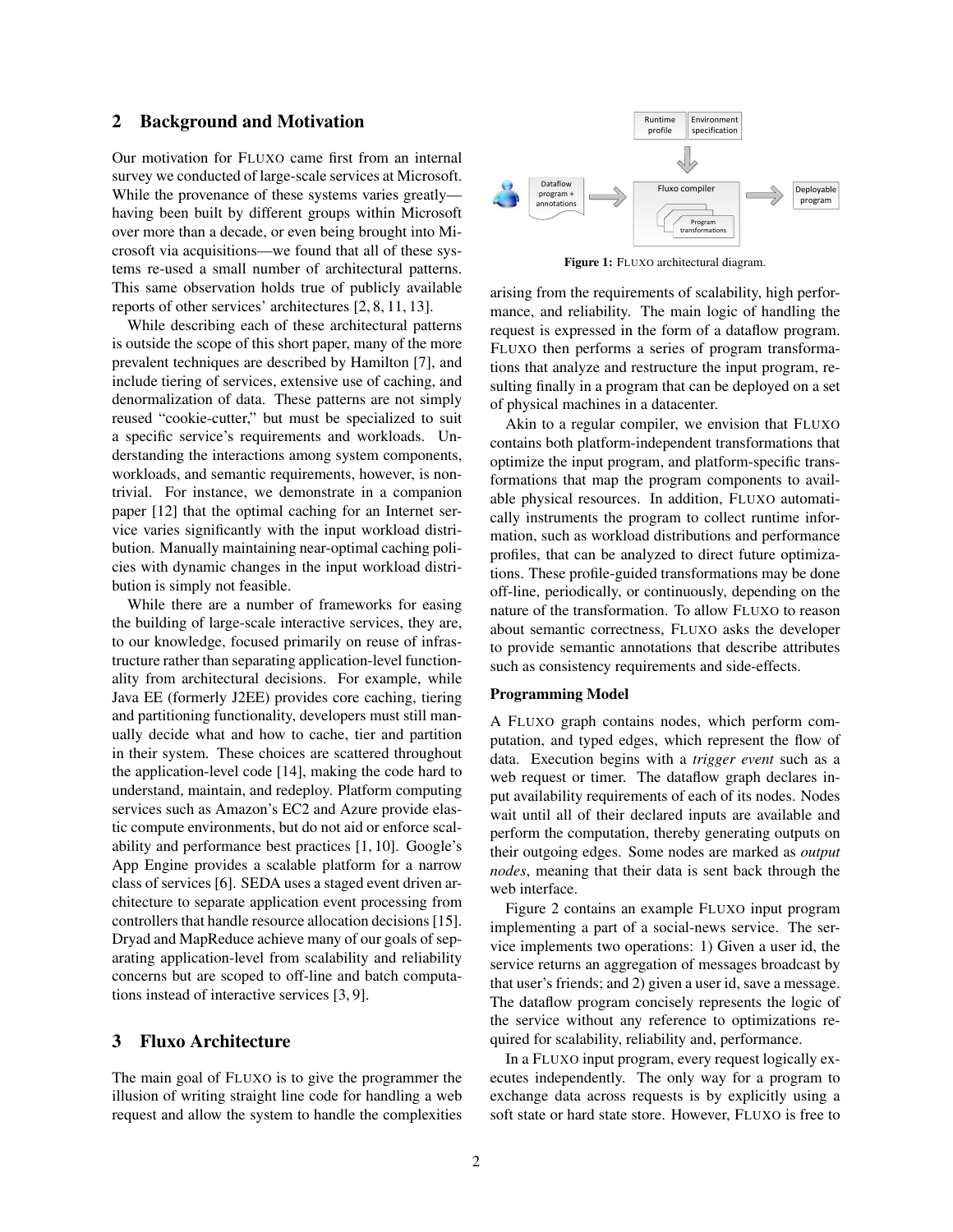

Figure 2: FLUXO example describing a part of a social news service that allows users to broadcast messages to their friends. The service maintains a database of messages broadcast by each user. The service makes a best effort to allow a user to read their own most recent messages, but allows up to 3-minute old reads of messages from friends.

break request isolation as long as the service's semantic requirements are satisfied. In fact, many of our program transformations target cross-request optimizations such as shared caches and batching of common computations.

To simplify the development of FLUXO programs, we provide libraries of reusable components for common tasks such as accessing web services and utilities for manipulating data. Developers may create new components, though FLUXO provides only inter-component optimizations. Existing dataflow-based development frameworks such as Yahoo! Pipes [16] have demonstrated that a wide-variety of services can be built using a small number of standard components.

#### Annotations

In addition to dataflow, FLUXO asks programmers to add annotations to the components. These annotations allow FLUXO to perform transformations of the original dataflow graph without violating the user-intended semantics. In particular, it is important to specify the sideeffects of the computation performed by each component as well as the consistency requirements of the data read by these components. By default, FLUXO assumes that each component is stateless. Components that are stateful are marked with a volatile annotation. The annotation contains a time parameter that specifies the maximum allowed staleness of the data read. For example, a volatile $\langle 0 \rangle$  annotation means that component requires the most recent version of the state. In Figure 2, the program requires an up-to-date version of the user's edits but allows the edits of the user's friends to be stale by 3 minutes. Similarly, the set of friends for a given user can be stale by 5 hours. In addition, components that modify state need to be annotated specifying whether the updates performed are idempotent or not. This anno-



Figure 3: Wrapping a node with a cache

tation provides FLUXO the flexibility to retry the update on failures. While most annotations are specified percomponent, some annotations are program-wide: for example a *closed-world* annotation may specify that external events cannot modify component behaviors, permitting more aggressive optimizations.

#### Fault Model

The FLUXO environment assumes that there is an underlying hardware management infrastructure that is responsible for managing the availability of machines, similar to today's utility computing environments [1, 10]. This infrastructure, however, does not need to ensure that the application itself is fault-tolerant. That responsibility, in FLUXO, falls onto the compilation and optimization policies. For example, one part of the compilation process is responsible for replication of component nodes to provide availability in the face of machine failures.

#### Storage and Consistency Model

Given the proliferation of cloud storage services, FLUXO does not implement its own storage model. However, FLUXO does require programmers to mark nodes with side-effects, as shown above. Currently, FLUXO assumes that the underlying storage-service provides strong consistency semantics for updates performed within a given dataflow component.



Figure 4: Pre-computing all possible outputs of nodes B and C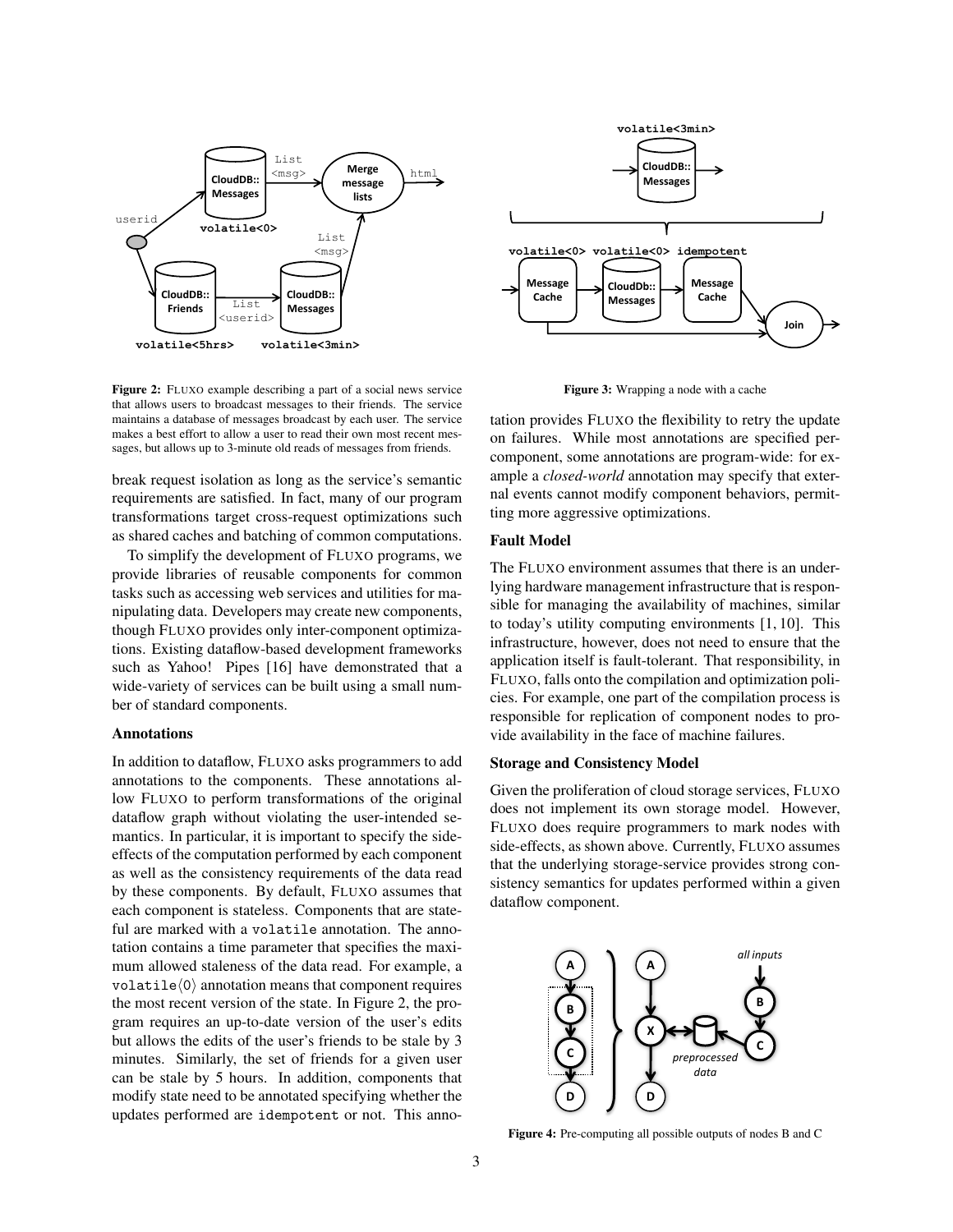

Figure 5: Post-computing all possible outputs of nodes B and C

## 4 Example Optimizations

The optimizations we consider below target various improvements to overall service latency. These optimizations may be applied based on heuristic analyses, simulation-based analysis, or numerical or queueing models. Each analysis style has its benefits and drawbacks. In general, encoding heuristics based on current practices is straightforward, though not necessarily robust. Simulation-based analysis provides the most accurate analysis of optimization choices [12], but may be computationally intensive. In contrast, numerical and queuing models are often fast, but their abstractions can reduce accuracy.

#### 4.1 Automatic Cache Insertion

The backends of todays Internet services rely heavily on caching at various layers both to provide faster service to common requests and to reduce load on back-end components. In the context of a large-scale Internet service, a cache wraps around the computation and/or I/O performed by one or more components or tiers of the system. For performance, cache contents are usually stored in memory, making them an expensive and scarce resource.

Cache placement is especially challenging given the diversity of workloads handled by widely deployed Internet services such as Hotmail, Live Search, Google Maps, Facebook, and Flickr. To receive the optimal benefit, a cache must be placed with careful comparison of incoming workload distributions, cached data sizes, consistency requirements, component performance, and



Figure 6: Spreading computation of nodes B and C across machines



Figure 7: Node  $B$  is replicated for fault tolerance. The degree of replication is determined by observed resource requirements and failure rates, as well as reliability targets.

many other issues.

Figure 3 shows a dataflow transformation that adds a cache around a component. The volatile annotations in the dataflow components constrain the design of caching policies to satisfy the specified consistency requirements. In particular, FLUXO infers that the entries in the Edits cache are valid for at least 3 minutes. Moreover, if the graph contains a *close-world* annotation, FLUXO controls all updates to the Edits database. Thus, a cache entry needs to be invalidated only on an update to that entry. Similarly, if a component is stateless, then FLUXO can cache the results of the computations for an arbitrary amount of time, limited only by the opportunity cost of using the cache memory for other viable requests.

The purpose of automatic cache insertion is to determine which node(s) in the dataflow graph should be wrapped with caches. The analysis must estimate the potential performance benefits of cache locations from workload distributions, component performance profiles, and data sizes. The data for the analysis can be automatically culled from runtime instrumentations inserted by FLUXO. One implementation of this analysis is a search through a large state space of possible caching options, where each option is evaluated through a simulation. This simulation technique provides an accurate representation of the inter-dependencies between caches, workloads and component performance profiles; though the cost of exploring a large configuration space solely through simulation is too great to be practical for large programs [12].

#### 4.2 Pre- and post-computation

A second technique used to speed the latency of client requests is to move computation and I/O out of the critical path using pre-computation or post-computation of expensive stages of request processing. Pre-computation is equivalent to 1) identifying the ideal entries in a "cache," 2) pre-filling these entries in a "cache" and, 3) automatically updating the cache to prevent staleness. Figure 4 shows an example of pre-computation. The precomputation is done offline, where the space of potential